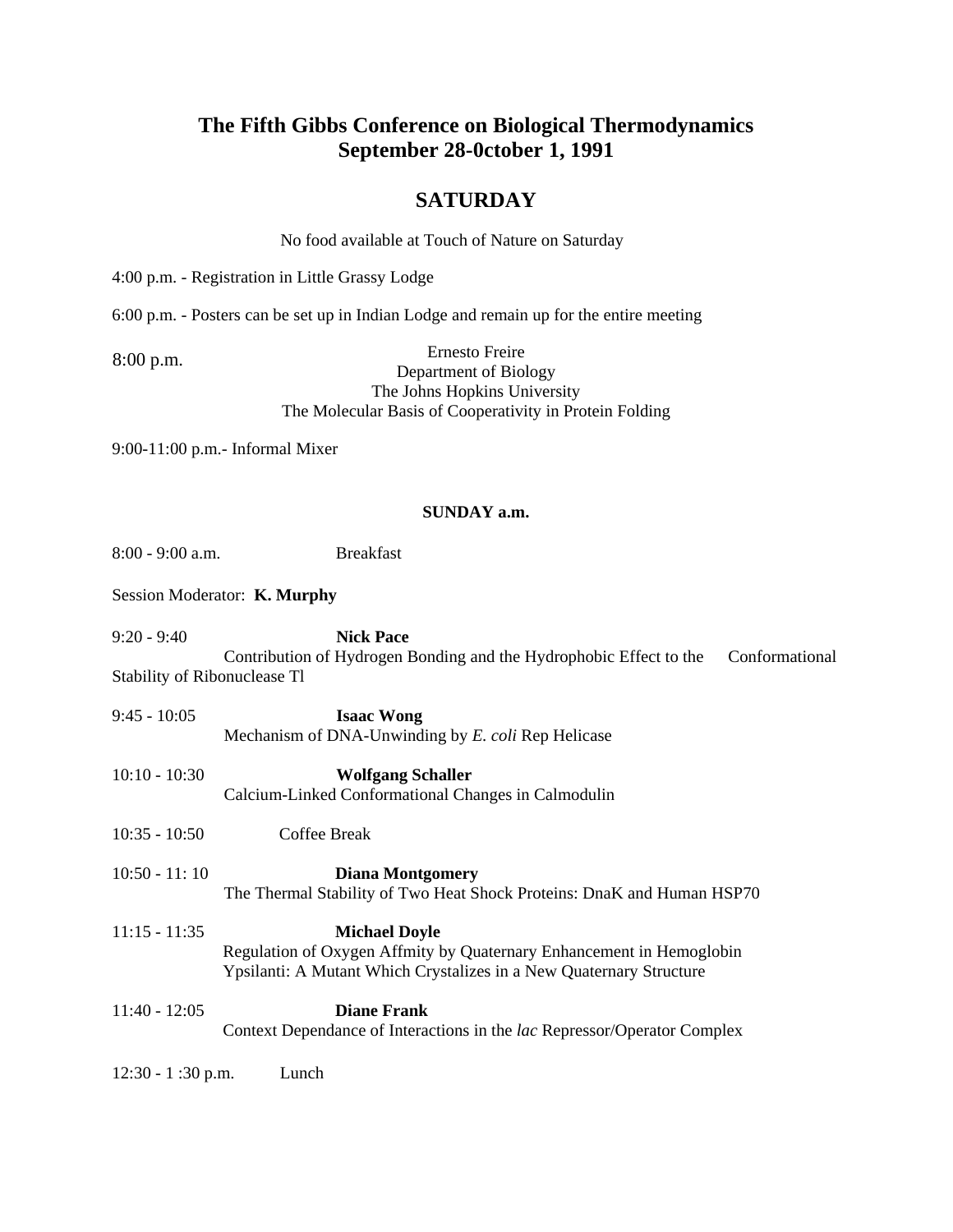# **SUNDAY p.m.**

|                               |                              | 4:00 - 6:00 p.m. - POSTER SESSION                                                                                                         |  |
|-------------------------------|------------------------------|-------------------------------------------------------------------------------------------------------------------------------------------|--|
|                               | $6:30 - 7:30$ p.m.           | Dinner                                                                                                                                    |  |
| Session Moderator: D. Beckett |                              |                                                                                                                                           |  |
|                               | $8:00 - 8:20$                | <b>Enrico De Cera</b><br>Critical Phenomena in a Heterogeneous Lattice                                                                    |  |
|                               | $8:25 - 8:45$                | <b>Veronica Brushaber</b><br>Thermodynamic Study of Cation-Oligonucleotide Interactions by UV Absorption<br>Spectroscopy                  |  |
|                               | $8:50 - 9:10$                | <b>Yingwen Huang</b><br>Thermodynamic Description of Covalent and Noncovalent Changes in an<br><b>Enzyme Catalyzed Reaction</b>           |  |
|                               | $9: 15 - 9:40$ p.m.          | <b>Donald Haynie</b><br>Direct Measurement of the Intrinsic Enthalpies of the Molten Globule and<br>Denatured States of Alpha-Lactalbumin |  |
|                               |                              | MONDAY a.m.                                                                                                                               |  |
|                               | $8:00 - 9:00$ a.m.           | <b>Breakfast</b>                                                                                                                          |  |
|                               | Session Moderator: H. Oberoi |                                                                                                                                           |  |
|                               | $9:15 - 9:35$                | <b>Jannette Carey</b><br>Thermodynamics of Ligand Binding to trp Repressor                                                                |  |
|                               | $9:40 - 10:00$               | <b>Ken Koblan</b><br>Energetics of Site-Specific Protein-DNA Interactions in Phage A                                                      |  |
|                               | 10:05::10:25                 | <b>Thomasz Heyduk</b><br>DNA Bending and Salt-Induced Change in Conformation of CRP-lac<br><b>DNA</b> Complex                             |  |
|                               | $10:30 - 10:45$              | <b>Coffee Break</b>                                                                                                                       |  |
|                               | $10:45 - 11:05$              | <b>George Makhatadze</b><br>Protein Interactions with Urea and Guanidinium Chloride. A Calorimetric Study                                 |  |
|                               | $11:10 \sim 11:30$           | <b>Jeff Livingstone</b><br>The Role of the Hydrophobic Effect in Protein Folding and Protein-Protein Association                          |  |
|                               | $11:35 \sim 12:00$           | Bertrand Garcia-Moreno E.<br>Electrostatic Basis of the Linkage Between pH, Salt and the Functional Thermodynamics<br>of Hemoglobin       |  |
|                               | $12:30 - 1:30$ p.m.          | Lunch                                                                                                                                     |  |